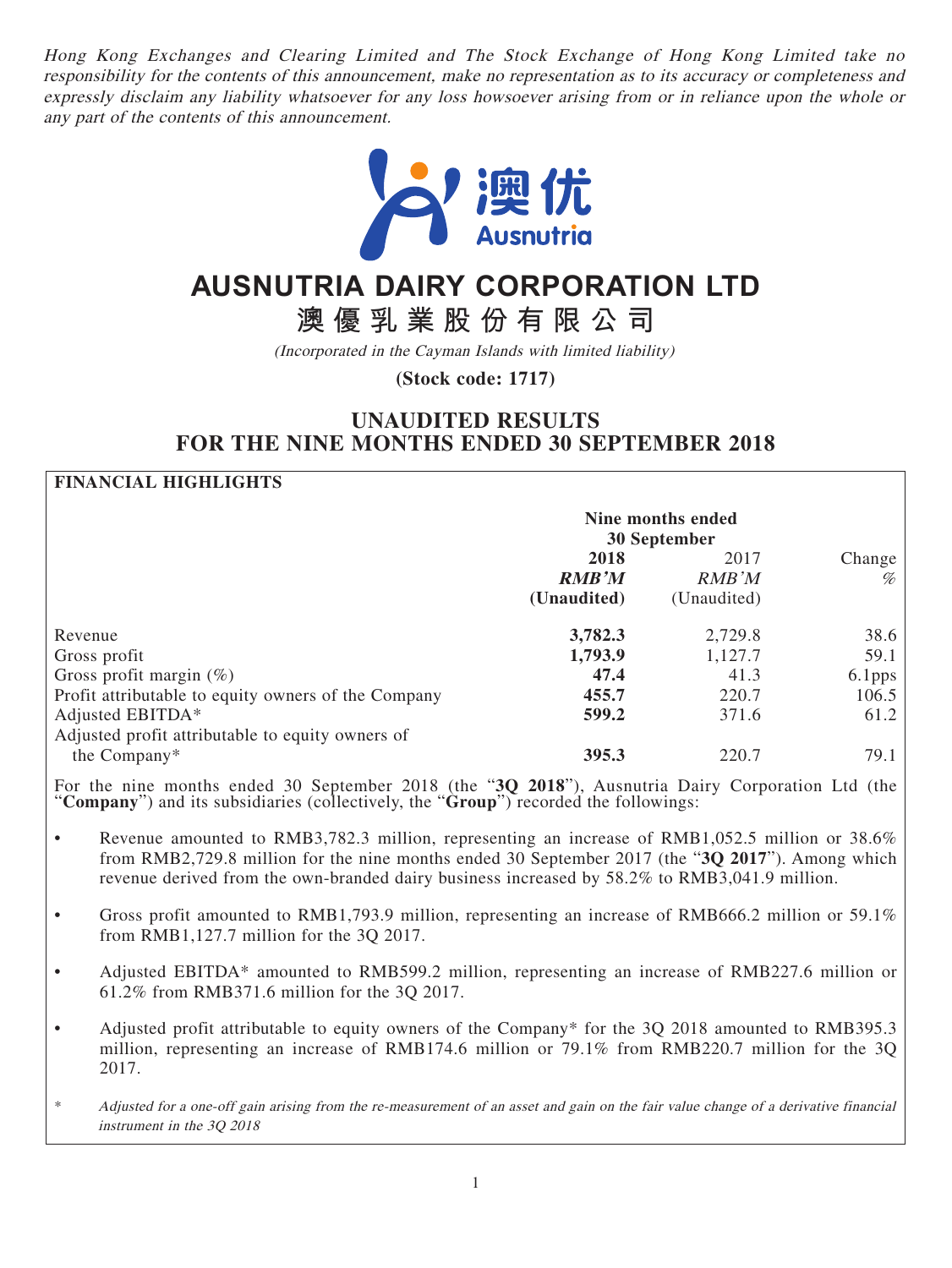The board (the "**Board**") of directors (the "**Directors**") of the Company is pleased to announce the unaudited consolidated results of the Group for the nine months ended 30 September 2018.

This announcement is issued by the Company pursuant to the Inside Information Provisions under Part XIVA of the Securities and Futures Ordinance (Chapter 571 of the Laws of Hong Kong) and Rule 13.09 of the Rules Governing the Listing of Securities on The Stock Exchange of Hong Kong Limited.

#### **UNAUDITED CONDENSED CONSOLIDATED STATEMENT OF PROFIT OR LOSS**

For the nine months ended 30 September 2018

|                                    |                | Nine months ended |  |
|------------------------------------|----------------|-------------------|--|
|                                    |                | 30 September      |  |
|                                    | 2018           | 2017              |  |
|                                    | <b>RMB'000</b> | <b>RMB'000</b>    |  |
|                                    | (Unaudited)    | (Unaudited)       |  |
| <b>REVENUE</b>                     | 3,782,251      | 2,729,814         |  |
| Cost of sales                      | (1,988,349)    | (1,602,075)       |  |
| Gross profit                       | 1,793,902      | 1,127,739         |  |
| Other income and gains             | 119,711        | 41,013            |  |
| Selling and distribution expenses  | (1,029,817)    | (618, 592)        |  |
| Administrative expenses            | (287, 391)     | (212, 582)        |  |
| Other expenses                     | (34,519)       | (15,091)          |  |
| Finance costs                      | (27, 576)      | (17, 648)         |  |
| Share of profits of associates     | 5,687          | 8,674             |  |
| Share of profit of a joint venture | 1,110          | 268               |  |
| Profit before tax                  | 541,107        | 313,781           |  |
| Income tax expense                 | (76, 514)      | (75, 421)         |  |
| PROFIT FOR THE PERIOD              | 464,593        | 238,360           |  |
| <b>Attributable to:</b>            |                |                   |  |
| Owners of the parent               | 455,651        | 220,700           |  |
| Non-controlling interests          | 8,942          | 17,660            |  |
|                                    | 464,593        | 238,360           |  |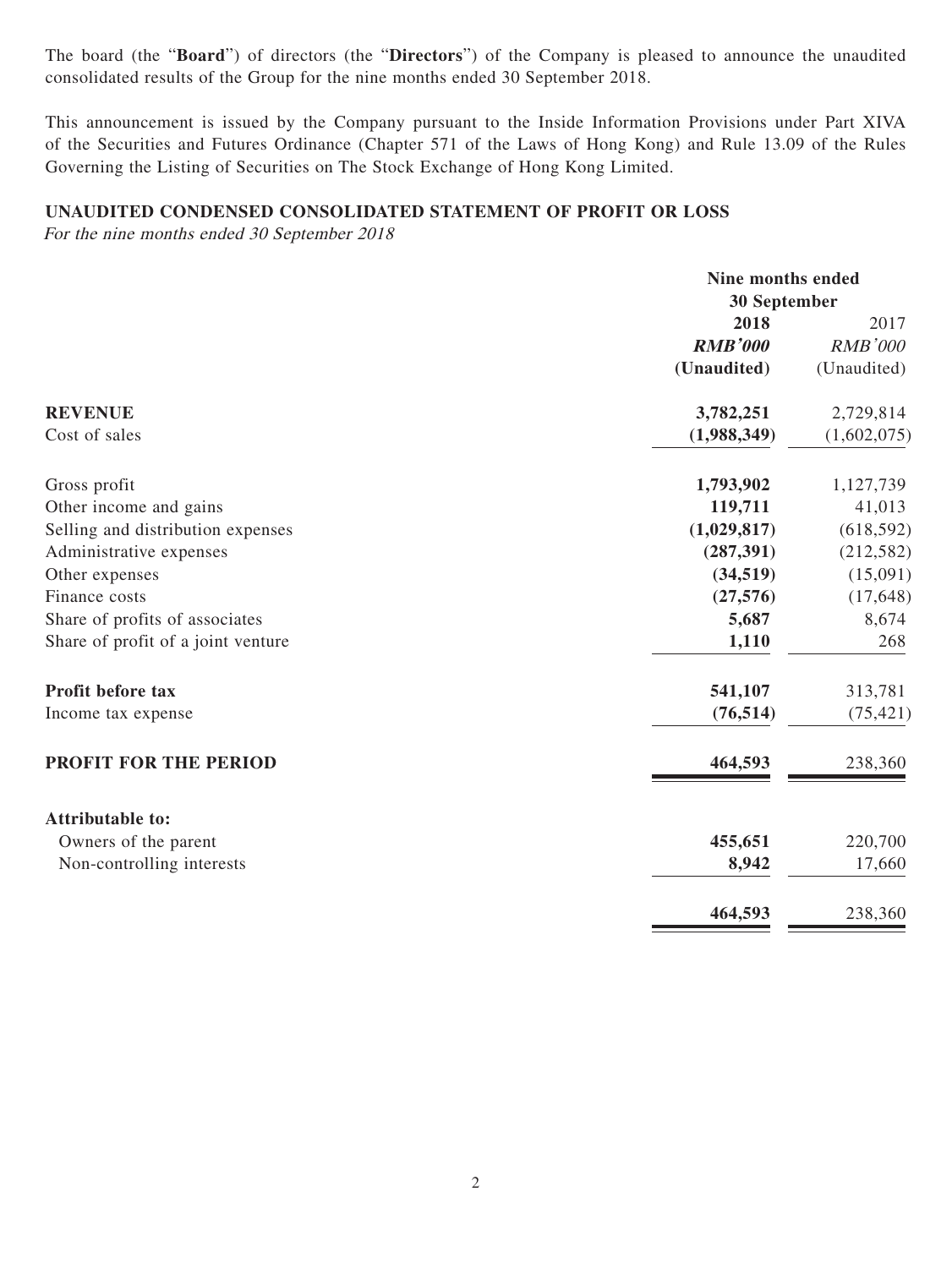#### **MANAGEMENT DISCUSSION AND ANALYSIS**

#### **Revenue and gross profit margin**

For the 3Q 2018, the Group recorded revenue of RMB3,782.3 million, representing an increase of RMB1,052.5 million, or 38.6%, from RMB2,729.8 million when compared with the 3Q 2017. In order to meet the growing demand for the Group's own-branded formula milk powder products and to minimise the air freight costs incurred for the timely delivery of the products to the market, the Group has been re-allocating more of its production capacity and resources from its private label business to its own-branded formula milk powder business for the period under review. Benefited from such re-allocation, the Group's revenue derived from its own-branded formula milk powder products reached RMB3,041.9 million, representing an increase of RMB1,119.4 million or 58.2%, when compared with the 3Q 2017. Such increase was partially offset by the decrease in revenue of RMB97.4 million derived by the private label and others business resulting from the re-allocation. In the upcoming fourth quarter of 2018, the Group will continue to re-allocate more of its production capacity and resources to serve its own-branded formula milk powder products to cater for the anticipated strong market needs.

As a result of the continuous proportionate growth in revenue contributed by the Group's higher profit margin own-branded formula milk powder product business, the Group's gross profit margin increased to 47.4%, representing an increase of 6.1 percentage points, when compared with the 3Q 2017.

An analysis of revenue is as follows:

|                                               | Nine months ended 30 September |             |        |  |
|-----------------------------------------------|--------------------------------|-------------|--------|--|
|                                               | 2018                           | 2017        | Change |  |
|                                               | <b>RMB'M</b>                   | RMB'M       | %      |  |
|                                               | (Unaudited)                    | (Unaudited) |        |  |
| Own-branded formula milk powder products:     |                                |             |        |  |
| Goat milk (in the People's Republic of China) | 1,251.1                        | 768.1       | 62.9   |  |
| Goat milk (elsewhere)                         | 170.9                          | 141.5       | 20.8   |  |
|                                               | 1,422.0                        | 909.6       | 56.3   |  |
| Cow milk (in the People's Republic of China)  | 1,619.9                        | 1,012.9     | 59.9   |  |
|                                               | 3,041.9                        | 1,922.5     | 58.2   |  |
| Nutrition products                            | 96.7                           | 66.2        | 46.1   |  |
| Private label and others                      | 643.7                          | 741.1       | (13.1) |  |
| Total                                         | 3,782.3                        | 2,729.8     | 38.6   |  |

#### **Other income and gains**

The Group recorded certain other income in the 3Q 2018 amounting to RMB60.4 million, which includes (i) gain on fair value changes of derivative financial instruments arising from the contingent consideration as a result of the Group's acquisition of the remaining 15% equity interest in a subsidiary in May 2018; and (ii) a one-off gain arising from the remeasurement of the previously held interest in a joint venture as a result of the acquisition of its remaining 50% equity interest in the joint venture in June 2018.